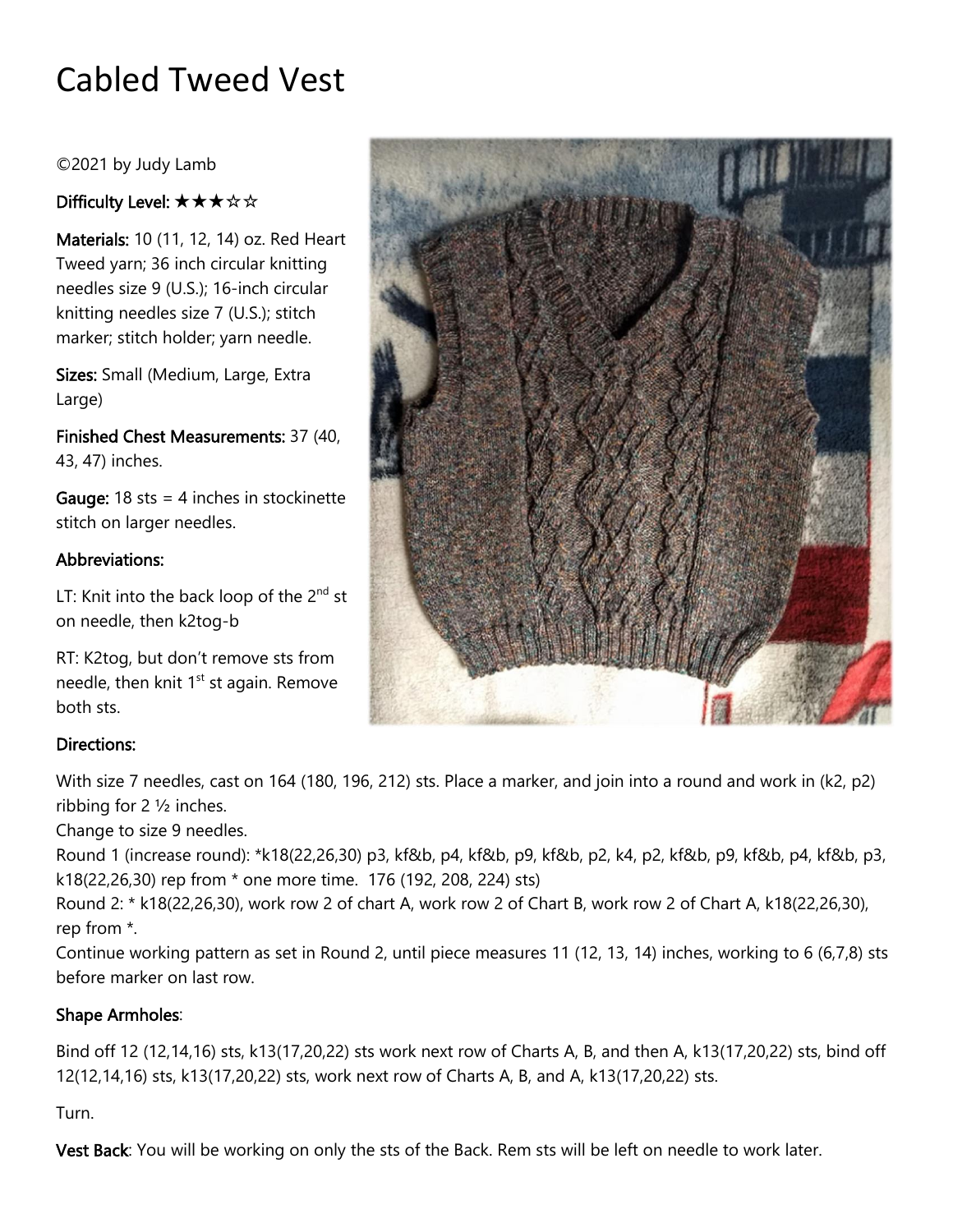Working in pattern as set, decrease one st at each armhole edge on next 3(3,4,4) rows, then every other row 3 times. \*\*\* 64(72,76,82) sts

Work even until armhole measures 9(9  $\frac{1}{2}$ , 9  $\frac{3}{4}$ , 10) inches. End with a purl row.

#### Shape Shoulders:

Bind off 8(9,9,10)sts at beg of next two rows, then 8(9,10,10) at beg of next 2 rows. Place rem 32(36,38,42) sts on holder.

Front: Work same as back to \*\*\*.

Left Front: Work pattern across 30(34,36,39) sts. K2 tog. Turn, leaving rem sts of Right Front on needle to be worked later.

Keeping in pattern, continue to dec 1 st at neck edge of every right side row until there are 16(18,19,20) sts. Work even until Armhole measures the same as Back Armhole, ending with a purl row. Bind off 8(9,9,10) sts at beg of next 2 right side rows.

Right Front: Dec 1 st at neck edge of every right side row until there are 16(18,19,20) sts. Work even until Armhole measures the same as Back Armhole, ending with a knit row. Bind off 8(9,9,10) sts at beg of next 2 wrong side rows.

Sew shoulder seams.

Neckband: Starting at V-neck divide with smaller needles and right side facing, pick up 42(46,45,45) sts up Right front, knit 32(36,38,42) sts from holder on Back, then 42(46,45,45) sts down Left Front. 116 (128, 128, 132) sts.

Place a marker and begin working in rounds as follows: Round 1: k1, p2, (k2, p2) across to last st, k1. Round 2: Ssk, p1, (k2, p2) across to last 5 sts; k2, p1, k2tog. Round 3: Ssk, (k2, p2) across to last 4 sts; k2, k2tog. Round 4: Ssk, k1, (p2, k2) to last 5 sts, p2, k1 k2 tog. Round 5: Ssk, (p2, k2) to last 4 sts; p2, ssk. Round 6: Ssk, p1, (k2, p2) across to last 5 sts, k2, p1, k2tog. Round 7: Ssk, (k2, p2) across to last 4 sts; k2, k2tog. Bind off all sts loosely in rib.

Armbands: Starting at center of underarm with right side facing and smaller needles, Pick up 100(104, 108,112) sts. Work in (k2, p2) ribbing for 7 rows. Bind off loosely in rib.